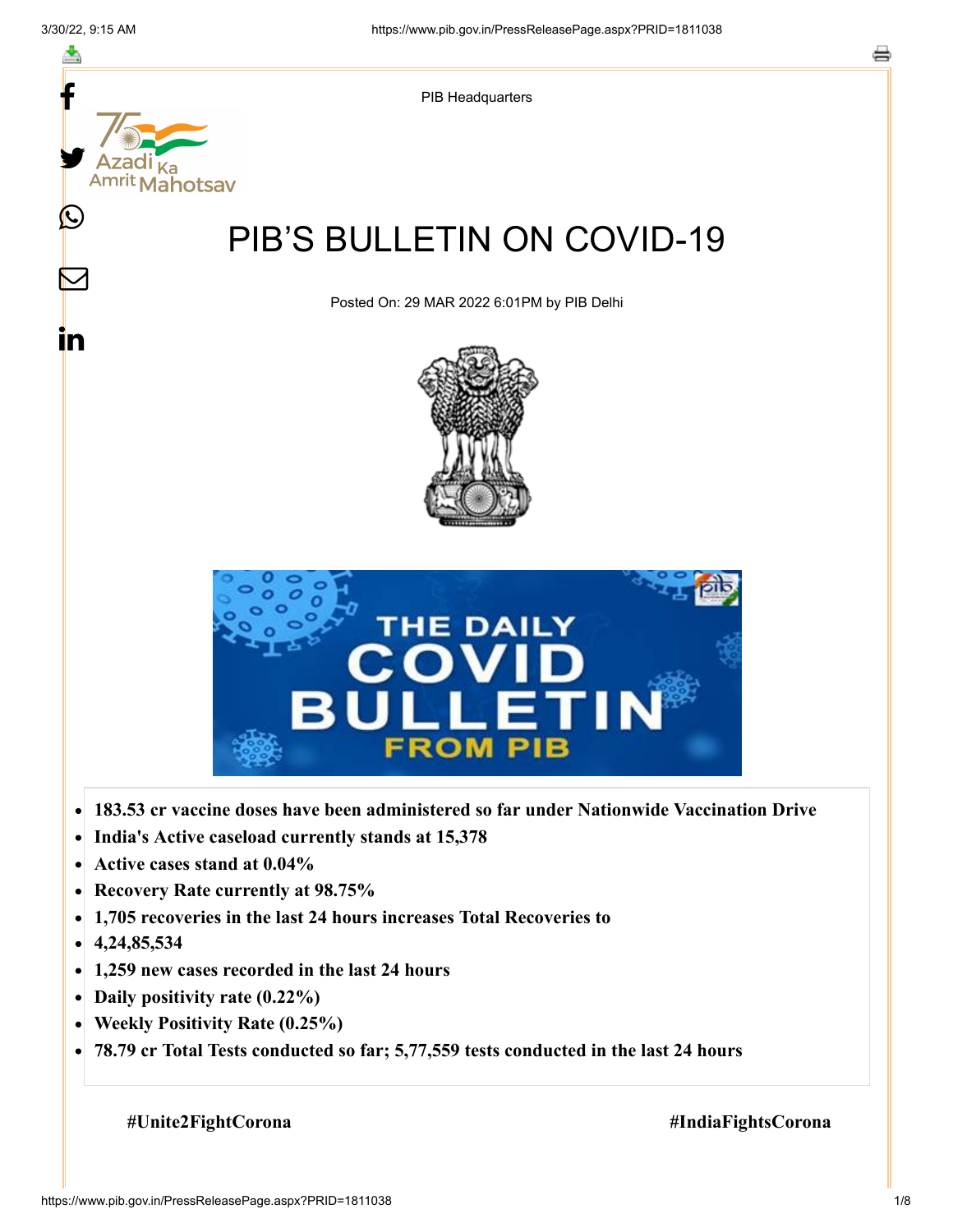f

y.

 $\boldsymbol{Q}$ 

 $\triangleright$ 

in.

## **PRESS INFORMATION BUREAU MINISTRY OF INFORMATION & BROADCASTING GOVERNMENT OF INDIA**

**\*\*\*\*\*** 



# **INDIA'S COVID-19 VACCINATION COVERAGE 83.53 CRORE**



| <b>Doses Given</b> |                              | 1 <sup>st</sup> Dose | 2 <sup>nd</sup> Dose | <b>Precaution Dose</b> |
|--------------------|------------------------------|----------------------|----------------------|------------------------|
|                    | Healthcare<br>Workers (HCWs) | 1.04 Crore           | 99.97 Lakh           | 44.34 Lakh             |
|                    | Frontline<br>Workers (FLWs)  | 1.84 Crore           | 1.75 Crore           | 68.19 Lakh             |
|                    | Age Group<br>12-14 Years     | 1.36 Crore           |                      |                        |
|                    | Age Group<br>15-18 Years     | 5.69 Crore           | 3.74 Crore           |                        |
|                    | Age Group<br>18-44 Years     | <b>55.43 Crore</b>   | 46.42 Crore          |                        |
|                    | Age Group<br>45-59 Years     | 20.27 Crore          | <b>18.49 Crore</b>   |                        |
|                    | Over 60 Years                | <b>12.67 Crore</b>   | <b>11.52 Crore</b>   | 1.14 Crore             |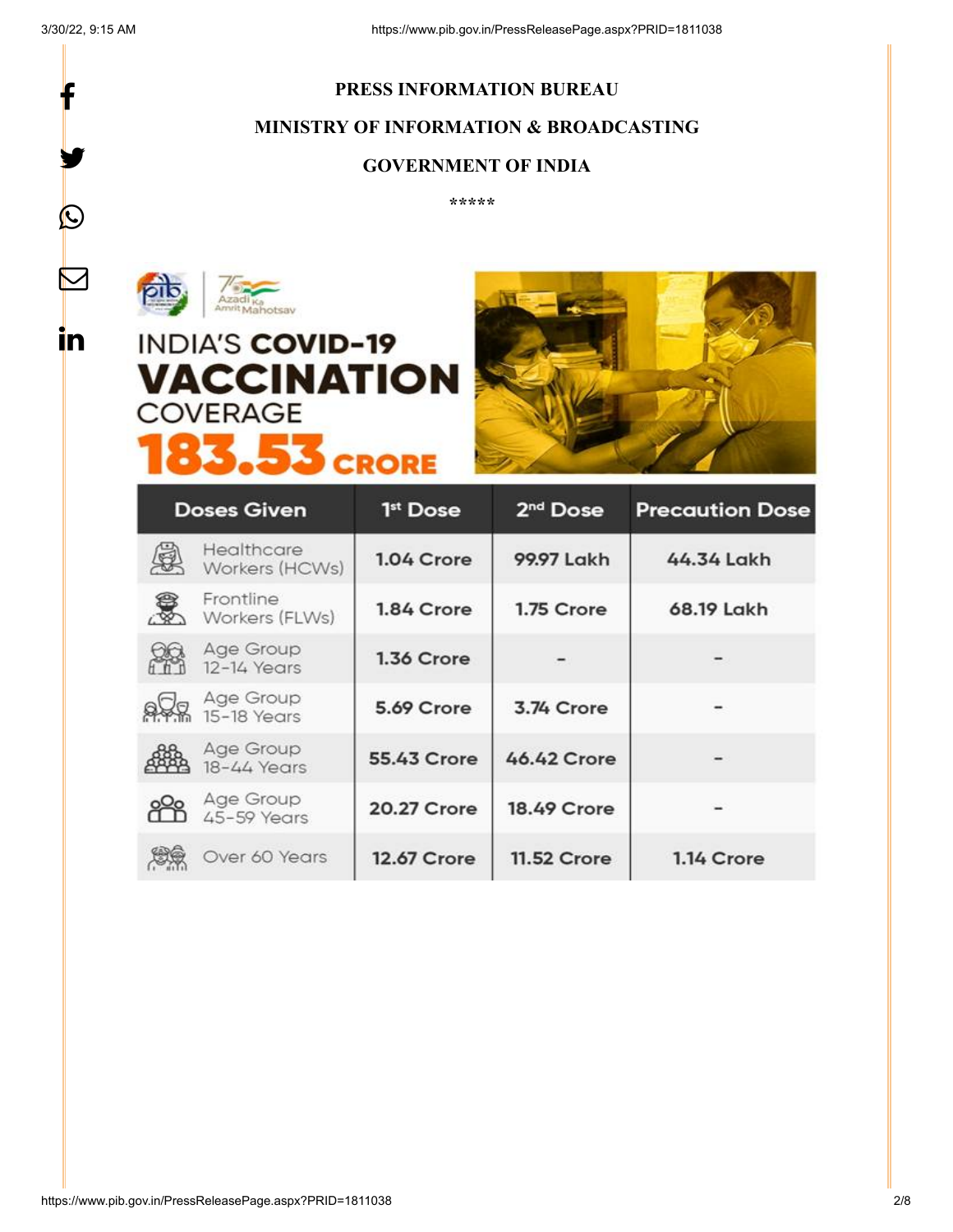3/30/22, 9:15 AM https://www.pib.gov.in/PressReleasePage.aspx?PRID=1811038



**India's Cumulative COVID-19 Vaccination Coverage exceeds 183.53 Cr**

**Over 1.36 Cr vaccine doses administered for age group 12-14 years**

**India's Active caseload declines to 15,378 today; stands at 0.04% of India's total Positive Cases**

**1,259 new cases reported in the last 24 hours**

**Recovery Rate currently stands at 98.75%**

**Weekly Positivity Rate is presently at 0.25%**

India's COVID-19 vaccination coverage has exceeded **183.53 Cr (1,83,53,90,499)** as per provisional reports till 7 am today. This has been achieved through 2,18,49,698 sessions.

COVID-19 vaccination for the age group 12-14 years was started on 16 March, 2022. So far, more than 1.36 Cr **(1,36,84,215)** adolescents have been administered with the first dose of COVID-19 vaccine.

The break-up of the cumulative figure as per the provisional report till 7 am today include:

**Cumulative Vaccine Dose Coverage**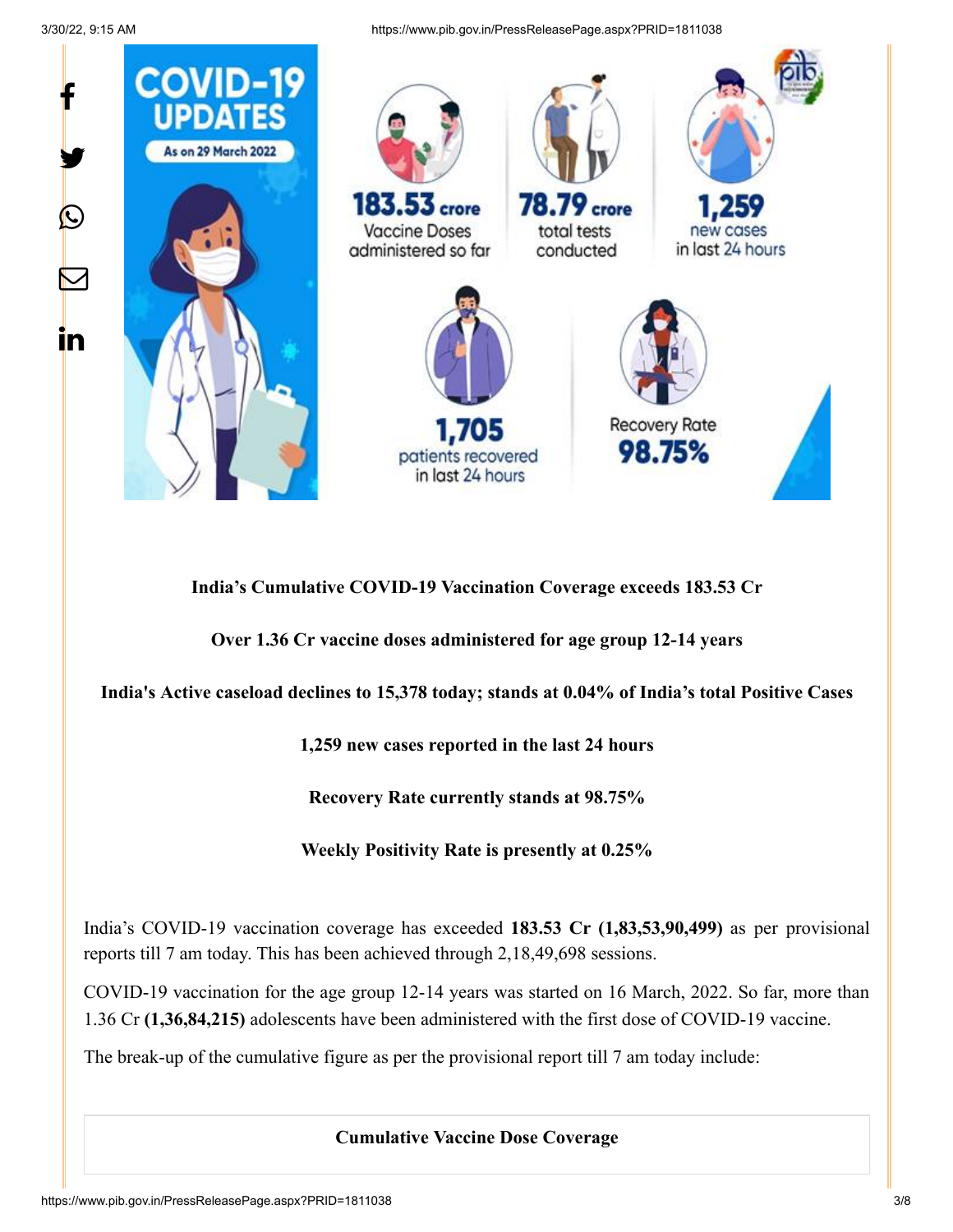| f                 | <b>HCWs</b>            | 1 <sup>st</sup> Dose   | 1,04,03,540     |
|-------------------|------------------------|------------------------|-----------------|
|                   |                        | $2nd$ Dose             | 99,97,372       |
| $\mathbf{\Omega}$ |                        | <b>Precaution Dose</b> | 44,34,514       |
|                   | <b>FLWs</b>            | 1 <sup>st</sup> Dose   | 1,84,12,938     |
|                   |                        | $2nd$ Dose             | 1,75,04,076     |
| in                |                        | <b>Precaution Dose</b> | 68,19,657       |
|                   | Age Group 12-14 years  | 1 <sup>st</sup> Dose   | 1,36,84,215     |
|                   | Age Group 15-18 years  | 1 <sup>st</sup> Dose   | 5,69,24,555     |
|                   |                        | $2nd$ Dose             | 3,74,81,738     |
|                   | Age Group 18-44 years  | 1 <sup>st</sup> Dose   | 55,43,83,974    |
|                   |                        | $2nd$ Dose             | 46, 42, 96, 274 |
|                   | Age Group 45-59 years  | $1st$ Dose             | 20,27,08,609    |
|                   |                        | $2nd$ Dose             | 18,49,49,757    |
|                   | Over 60 years          | $1st$ Dose             | 12,67,09,234    |
|                   |                        | $2nd$ Dose             | 11,52,04,183    |
|                   |                        | <b>Precaution Dose</b> | 1, 14, 75, 863  |
|                   | <b>Precaution Dose</b> | 2,27,30,034            |                 |
| Total             |                        | 1,83,53,90,499         |                 |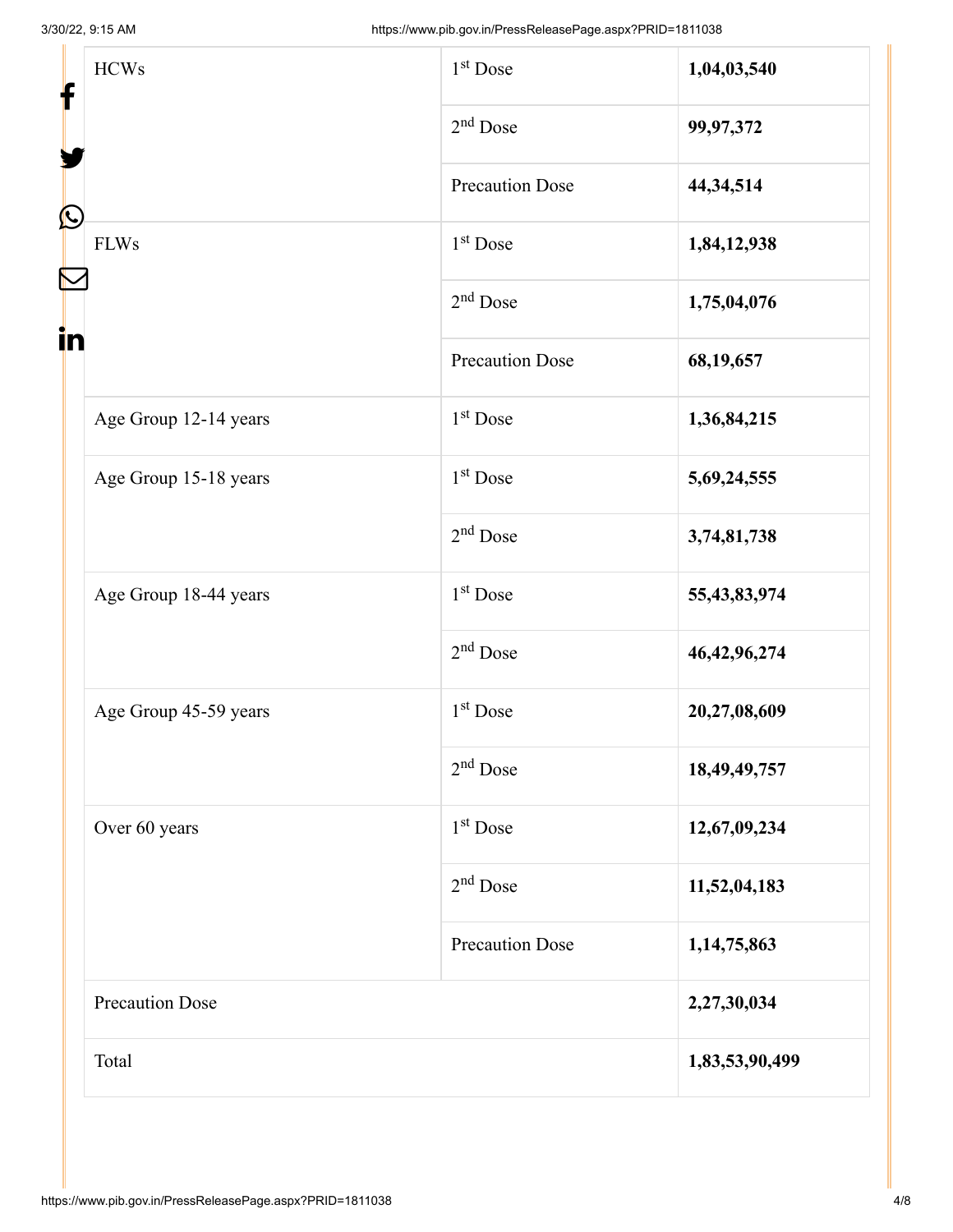Following a continuous downward trend, India's Active Caseload has declined to **15,378** today**,** constituting **0.04%** of the country's total Positive Cases**.**



Consequently, India's recovery rate stands at **98.75%. 1,705** patients have recovered in the last 24 hours and the cumulative tally of recovered patients (since the beginning of the pandemic) is now at **4,24,85,534.**



**1,259 new cases** were reported in the last 24 hours.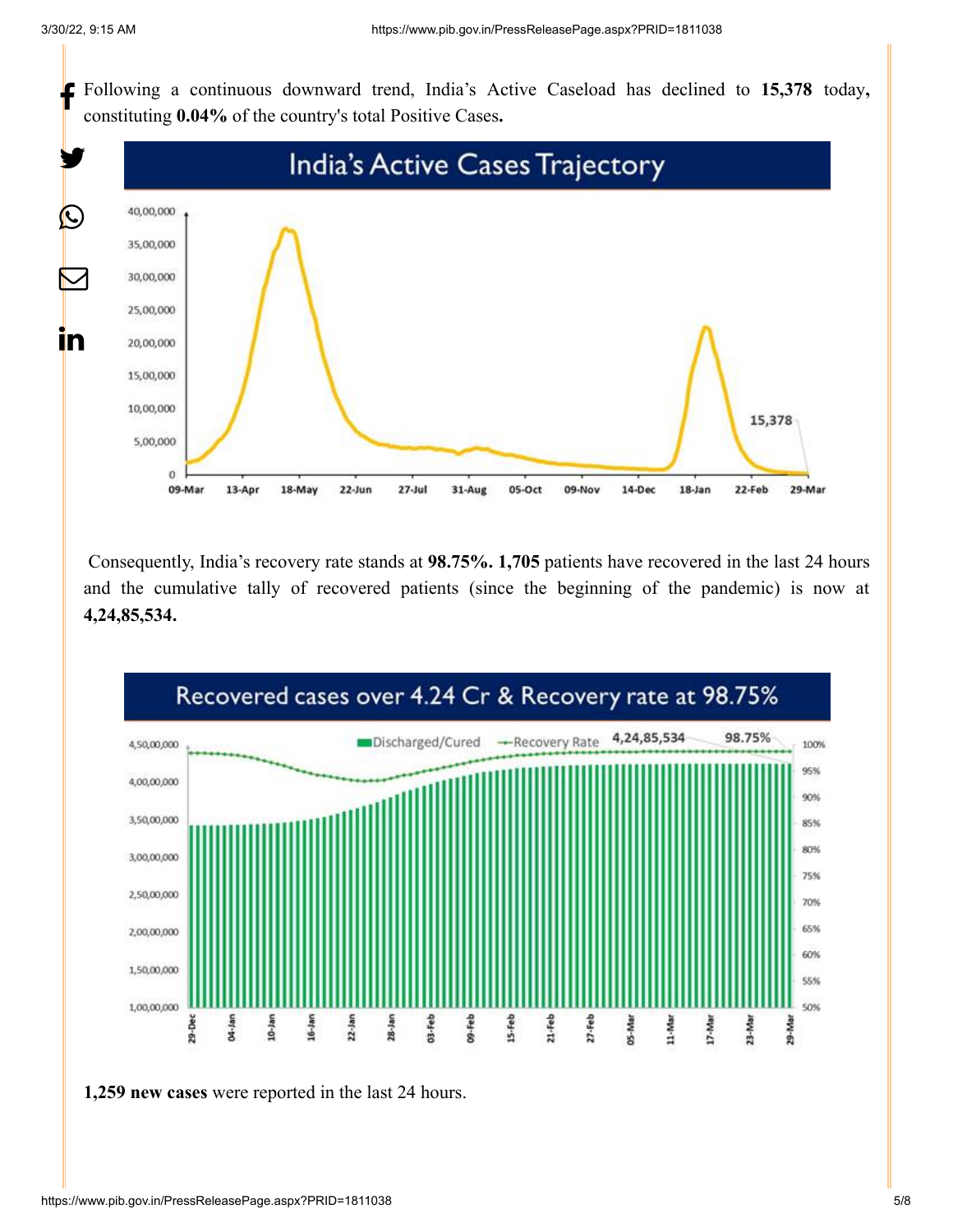3/30/22, 9:15 AM https://www.pib.gov.in/PressReleasePage.aspx?PRID=1811038



The last 24 hours saw a total of **5,77,559** COVID-19 tests being conducted. India has so far conducted over **78.79 Cr (78,79,32,913)** cumulative tests.

There has been a sustained fall in the weekly and daily Positivity Rates too. **Weekly Positivity Rate** in the country currently **stands at 0.25%** and the **Daily Positivity rate is also reported to be 0.22%.**



<https://pib.gov.in/PressReleasePage.aspx?PRID=1810759>

**Update on COVID-19 Vaccine Availability in States/UTs**

**More than 184.68 Crore vaccine doses provided to States/UTs**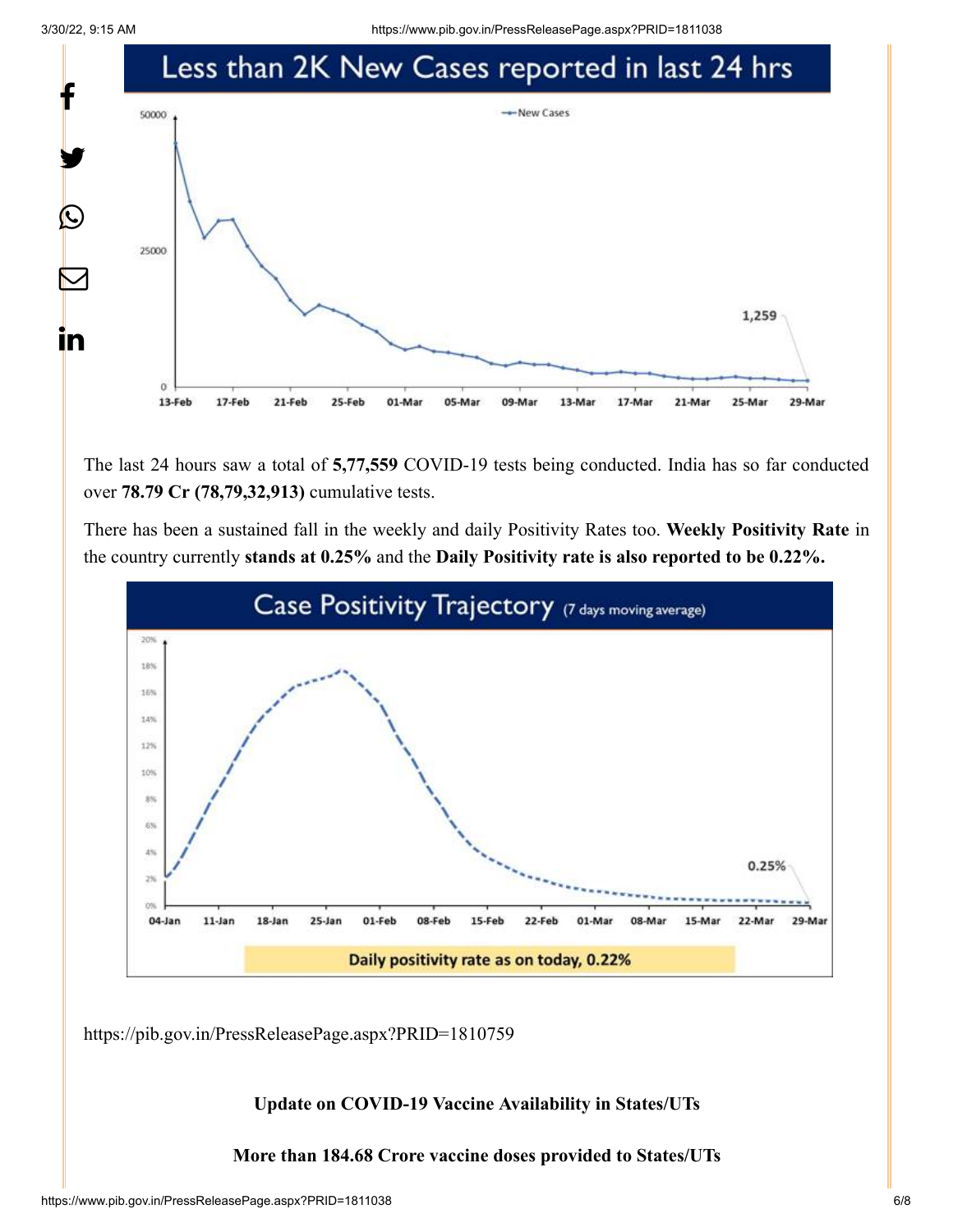f

#### **More than 16.05 Crore balance and unutilized vaccine doses still available with States/UTs**

The Union Government is committed to accelerating the pace and expanding the scope of COVID-19 vaccination throughout the country. The nationwide COVID 19 vaccination started on  $16<sup>th</sup>$  January 2021. The new phase of universalization of COVID-19 vaccination commenced from  $21<sup>st</sup>$  June 2021. The straighter direct the straighter of mean species a dynamic visibility of vaccination drive has been ramped up through availability of more vaccines, advance visibility of vaccine availability to States and UTs for enabling better planning by them, and streamlining the vaccine  $\sum_{\text{unphy chain.}}$ 

As part of the nationwide vaccination drive, Government of India has been supporting the States and **EXALCORED EXAMPLE INCORRELATE IS A COVERTMENT OF THE UP IN A SUBSET SUPPORTIFY**<br>**THE UTS** by providing them COVID Vaccines free of cost. In the new phase of the universalization of the COVID19 vaccination drive, the Union Government will procure and supply (free of cost) 75% of the vaccines being produced by the vaccine manufacturers in the country to States and UTs.

| <b>VACCINE DOSES</b>     | (As on 29 <sup>th</sup> March 2022) |
|--------------------------|-------------------------------------|
| <b>SUPPLIED</b>          | 1,84,68,98,455                      |
| <b>BALANCE AVAILABLE</b> | 16,05,51,136                        |

More than **184.68 crore (1,84,68,98,455)** vaccine doses have been provided to States/UTs so far through Govt. of India (free of cost channel) and through direct state procurement category.

More than **16.05 Cr (16,05,51,136)** balance and unutilized COVID Vaccine doses are still available with the States/UTs to be administered.

<https://pib.gov.in/PressReleasePage.aspx?PRID=1810757>

#### **TWEET LINKS**